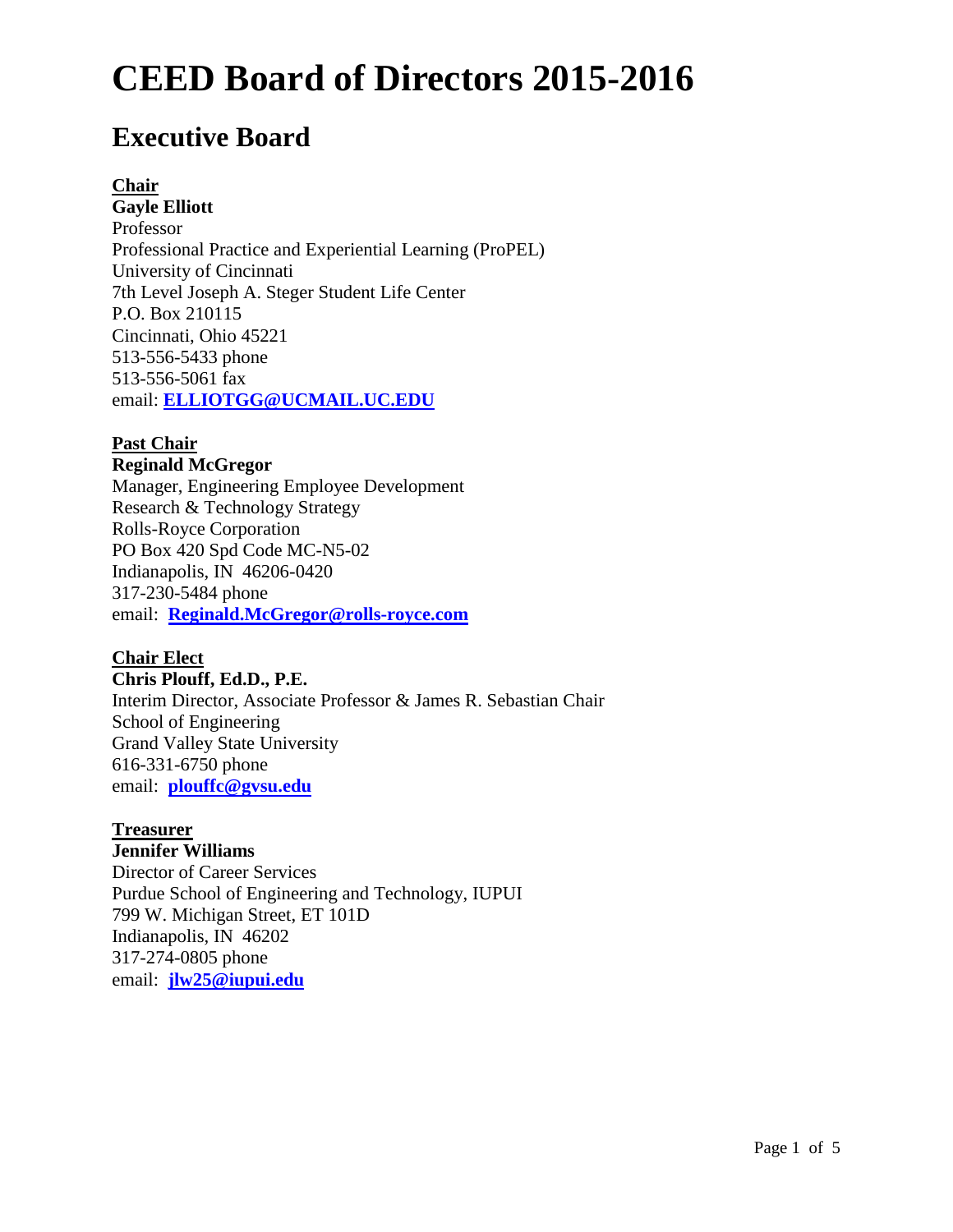#### **Secretary**

**Rob Rogers** Assistant Director Division of Professional Practice Georgia Institute of Technology Savant Building, Room 112 Atlanta, GA 30332-0260 404-894-1348 phone email: **[rob.rogers@dopp.gatech.edu](mailto:rob.rogers@dopp.gatech.edu)**

# **Editor**

#### **Craig Gunn**

Senior Academic Specialist Director of the Communications Program Michigan State University 2443 Engineering Building East Lansing, MI 48824-1226 517-355-5160 phone email: **[gunn@egr.msu.edu](mailto:gunn@egr.msu.edu)**

# **Archivist**

### **Susan Matney**

Associate Director, Co-operative Education North Carolina State University 2100 Pullen Hall Campus Box 7303 Raleigh NC 27695-7303 919-515-4423 phone e-mail: **[susan\\_matney@ncsu.edu](mailto:susan_matney@ncsu.edu)**

#### **Industrial Representative - Cooperative Education**

### **Gregory Martin**

Distinguished Engineering Associate Raw Materials Characterization IPTL ExxonMobil Research and Engineering Co. Room 7A 2112 3225 Gallows Road Fairfax, VA 703-846-5819 phone email**: [gregory.m.martin@exxonmobil.com](mailto:gregory.m.martin@exxonmobil.com)**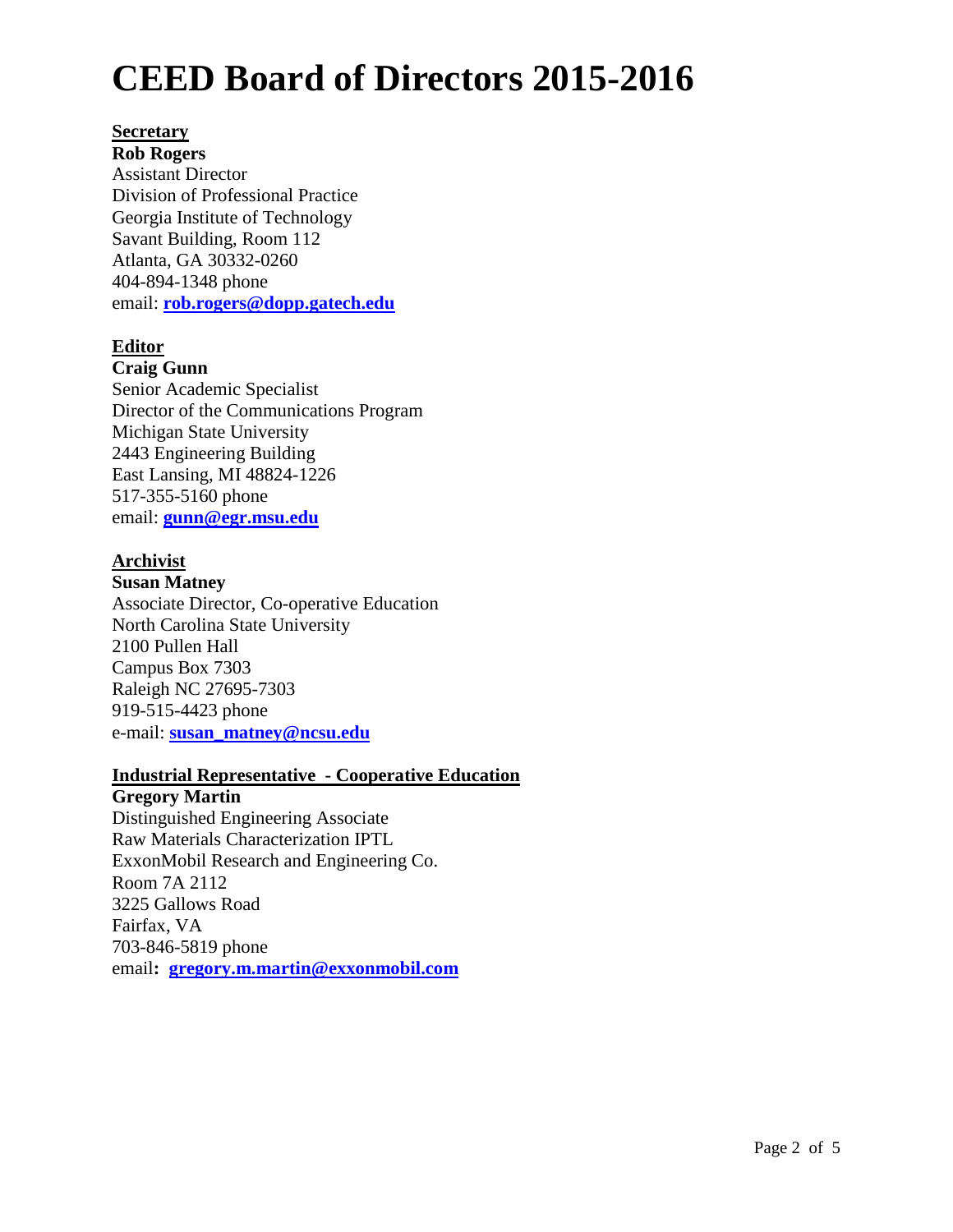# **Industrial Representative - Experiential Education**

#### **Kim Demko**

Campus Relations Manager GE Aviation 1 Neumann Way Cincinnati, OH 45215 513-243-7193 phone email: **[Kimberly.Demko@ge.com](mailto:Kimberly.Demko@ge.com)**

### **Academic Representative - Cooperative Education**

**Vickie Kuntz, Ph.D.**

Director, Career Development Center College of Engineering University of Toledo 1040 Nitschke Hall 2801 West Bancroft Street Toledo, OH 43606 419-530-8054 phone email: **[vkuntz@eng.utoldeo.edu](mailto:vkuntz@eng.utoldeo.edu)**

# **Academic Representative – Experiential Education**

**Ilka M. Balk** Director of Engineering Career Services University of Kentucky 289 Ralph G. Anderson Building Lexington, KY 40506-0503 859-257-4178 phone email: **[ilka.balk@uky.edu](mailto:ibalk@engr.uky.edu)**

# **Committee Chairs**

# **CIEC Program Chair**

**Sandra L. English**, J.D., M.P.A. Manager, Cooperative Education Program Dean's Diversity Council Member Washkewicz College of Engineering Cleveland State University 1960 East 24th Street, Stilwell Hall 130B Cleveland, Ohio 44115 216-687-6968 phone 216-687-9280 fax email: **[s.l.english@csuohio.edu](mailto:s.l.english@csuohio.edu)**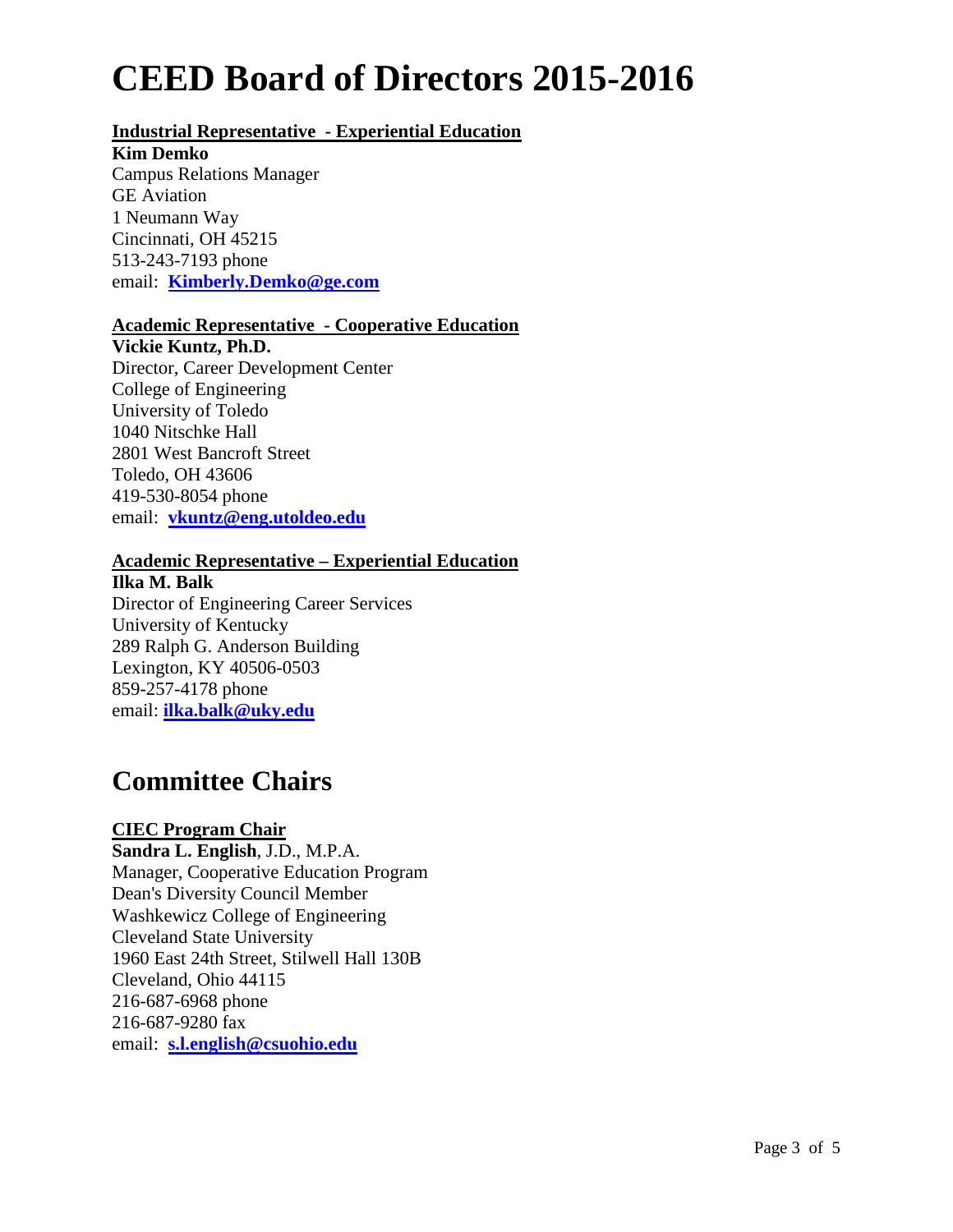# **2013-15 ASEE Program Chair for CEED**

### **Matt Jensen**

Assistant Professor, Mechanical Engineering Pro*Track* Coordinator Florida Institute of Technology 150 West University Blvd. Melbourne, FL 32901 321-674-7103 phone email: **[mjensen@fit.edu](mailto:mjensen@fit.edu)**

# **Awards**

### **Naomi Powell**

**Director** Cooperative Education & Professional Practice Program The University of Alabama 203 Hardaway Hall Tuscaloosa, AL 35487 205-348-8549 phone email: **[npowell@eng.ua.edu](mailto:npowell@eng.ua.edu)**

# **Membership**

**Amy F. Ratliff** Associate Director Cooperative Education and Professional Practice Program The University of Alabama 203 Hardaway Hall Tuscaloosa, AL 35487 205-348-3950 phone email: **[aratliff@eng.ua.edu](mailto:aratliff@eng.ua.edu)**

# **Public Relations and Communications**

**Lisa Massi, Ed.D.** Director, Operations Analysis Accreditation, Assessment, & Data Administration Academic Affairs Office College of Engineering and Computer Science University of Central Florida 4000 Central Florida Blvd. P.O. Box 162993 Orlando, FL 32816-2993 407-823-6712 phone email: **[Lisa.Massi@ucf.edu](mailto:lmassi@mail.ucf.edu)**